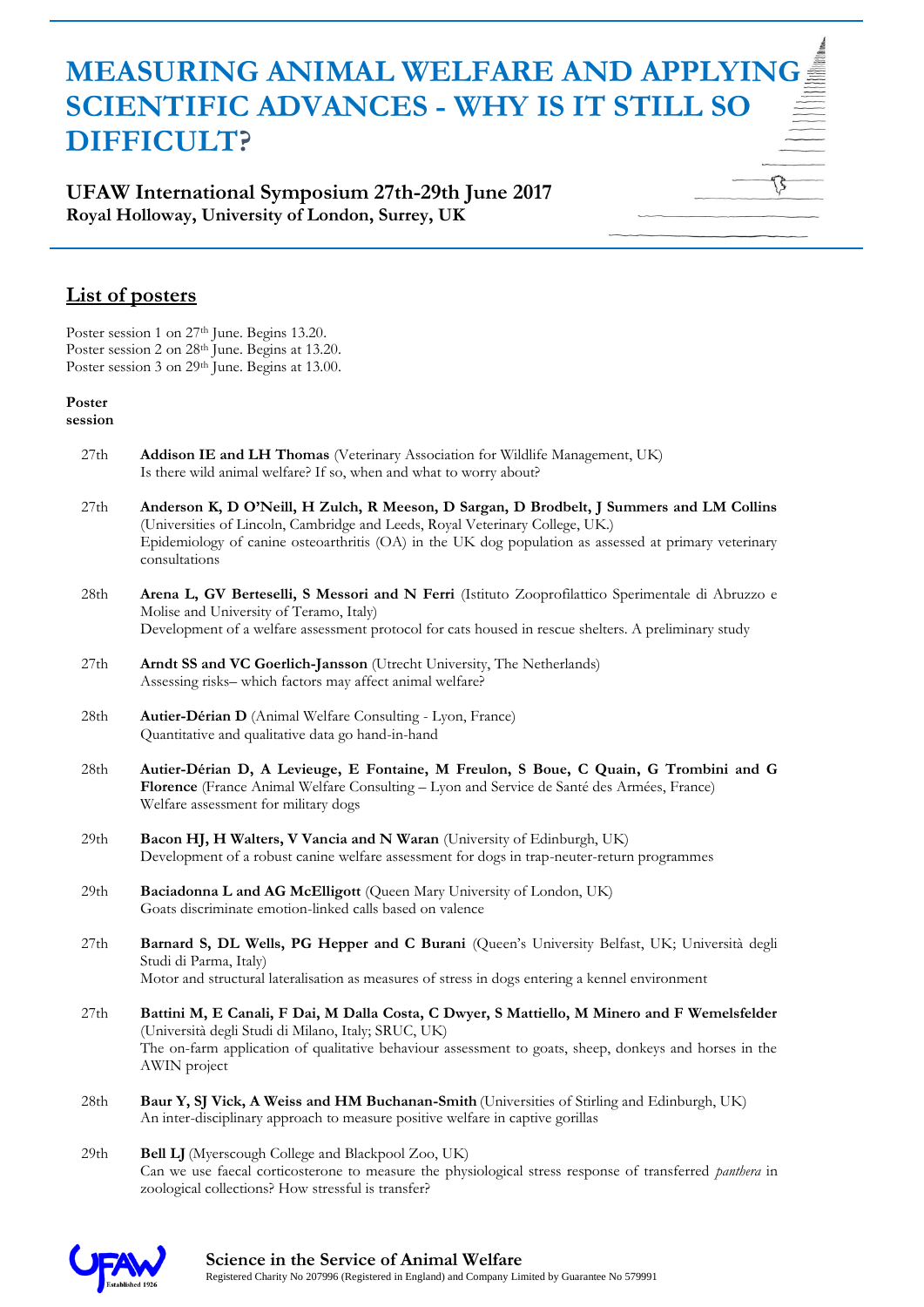### **UFAW International Symposium 27th-29th June 2017 Royal Holloway, University of London, Surrey, UK**

| Poster<br>session |                                                                                                                                                                                                                                                                                                                                                                                                     |
|-------------------|-----------------------------------------------------------------------------------------------------------------------------------------------------------------------------------------------------------------------------------------------------------------------------------------------------------------------------------------------------------------------------------------------------|
| 28th              | Berteselli GV, L Arena, F De Massis and P Dalla Villa (Istituto Zooprofilattico Sperimentale di<br>Abruzzo e Molise and Università di Teramo, Italy)<br>Inter-observer agreement in dogs' welfare assessment in ten Italian long-term shelters                                                                                                                                                      |
| 29th              | Bethell EJ (Liverpool John Moores University, UK)<br>Attention bias: A practical method for assessing 'psychological wellbeing' in non-human animals?                                                                                                                                                                                                                                               |
| 27th              | Blakeway SJ (Sidmouth, UK)<br>Keeping the discipline open: Inclusivity in animal welfare science                                                                                                                                                                                                                                                                                                    |
| 28th              | Brando S, L Tasker and HM Buchanan-Smith (AnimalConcepts, The Netherlands; University<br>of Stirling, UK)<br>Using the 24/7 animal welfare approach to promote the welfare of cynomolgus macaques (Macaca<br><i>fascicularis</i> ) housed in research and breeding establishments                                                                                                                   |
| 29th              | Burani C, P Valsecchi, DL Wells and S Barnard (Università degli Studi di Parma, Italy; Queen's<br>University Belfast, UK)<br>Bowl half full or half empty? Assessing affective state in shelter dogs                                                                                                                                                                                                |
| 27th              | Busby D, SJ Rogers, C Bell and J Taylor (Equine Behaviour and Training Association, UK; Epona<br>TV, Denmark)<br>Improving recognition of equine fear and stress (A barrier to welfare improvement)                                                                                                                                                                                                 |
| 27th              | Busby D, SJ Rogers SJ, B Hart and J White (Human Behaviour Change for Animals, UK)<br>The need to apply the science of human behaviour change to improve animal welfare                                                                                                                                                                                                                             |
| 28th              | Bushby E, M Friel, A Wilkinson, S Cotter and LM Collins (Universities of Lincoln and Leeds,<br>Queen's University Belfast, UK)<br>Investigating the impact of pregnancy on cognitive bias in pigs                                                                                                                                                                                                   |
| 29th              | Campos Luna IM, MC Leach, F Wemelsfelder, AL Miller and AR Beard (Newcastle University and<br>SRUC, UK)<br>Qualitative behavioural assessment: Preliminary results of its application for assessing laboratory mouse<br>welfare                                                                                                                                                                     |
| 29th              | Charlton GL, E Bleach, C Gauld, V Thorup and SM Rutter (Harper Adams University and<br>IceRobotics, UK)<br>Using accelerometers for early detection of dairy cow lameness                                                                                                                                                                                                                           |
| 28th              | Chincarini M, E Canali, N Ferri, M Mariscoli, M Minero, C Palestrini, L Qiu, A Torricelli and G<br>Vignola (Università degli Studi di Teramo and Milano, Istituto Zooprofilattico Sperimentale dell'Abruzzo<br>e del Molise 'G. Caporale', Politecnico di Milano and Consiglio Nazionale delle Ricerche, Italy)<br>Functional near infrared spectroscopy in animal cognition: Potentials and limits |
| 27th              | Chou J-Y, A Haigh, R D'Eath, D Sandercock, N Waran and K O'Driscoll (Teagasc, Ireland; SRUC<br>and University of Edinburgh, UK)<br>Use of different wood types as enrichment to reduce tail biting in pigs managed on fully-slatted floors                                                                                                                                                          |
| 27th              | Clegg ILK, HG Rödel, B Mercera, CE van Elk and F Delfour (Université Paris 13 and Parc Astérix,<br>France; Dolfinarium Harderwijk, The Netherlands)<br>Animal-based welfare measures in zoos: The case of captive dolphins                                                                                                                                                                          |

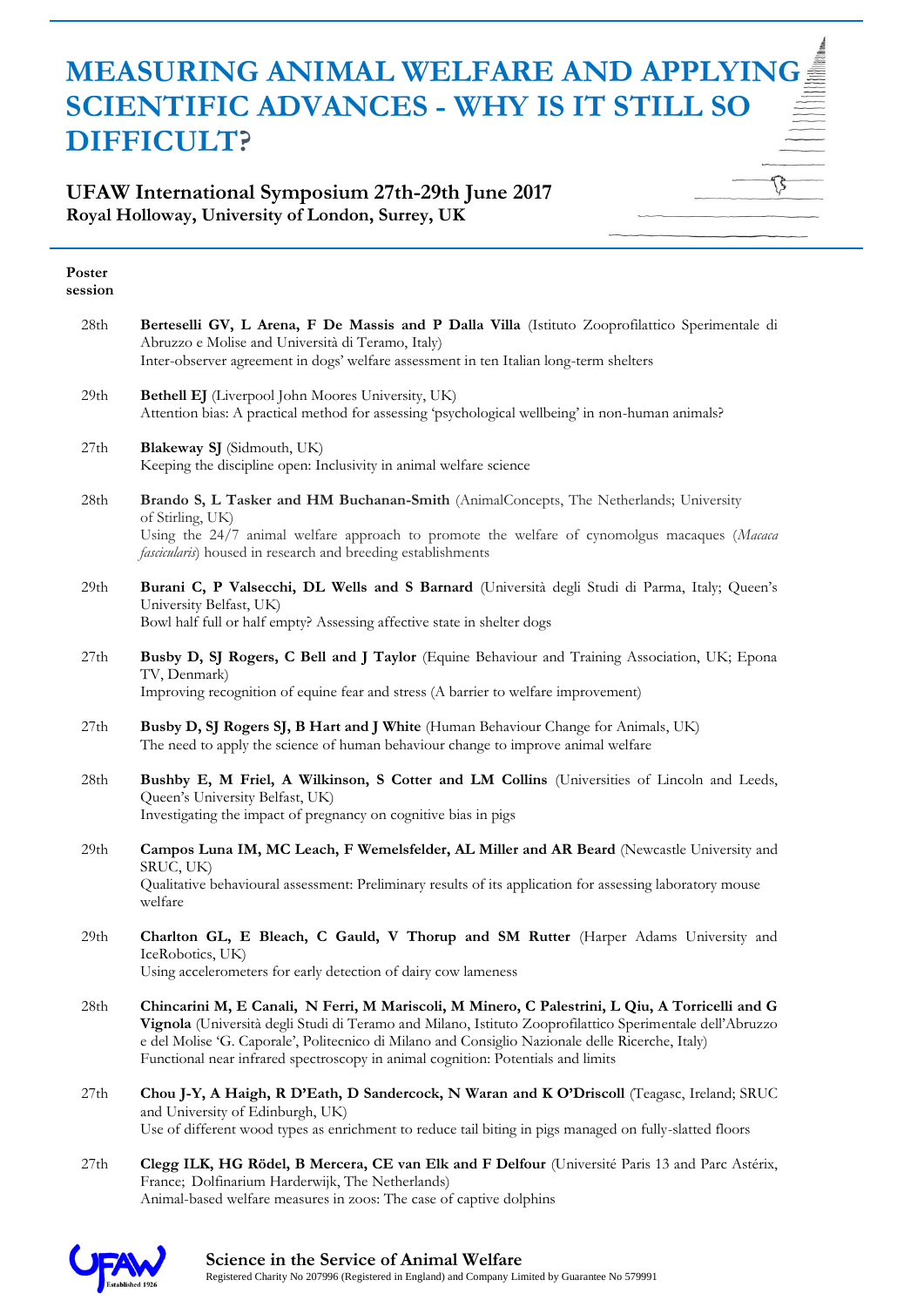#### **UFAW International Symposium 27th-29th June 2017 Royal Holloway, University of London, Surrey, UK**

| Poster<br>session |                                                                                                                                                                                                                                                                                                                     |
|-------------------|---------------------------------------------------------------------------------------------------------------------------------------------------------------------------------------------------------------------------------------------------------------------------------------------------------------------|
| 27th              | Clegg ILK, HG Rödel, B Mercera, CE van Elk and F Delfour (Université Paris 13 and Parc Astérix,<br>France; Dolfinarium Harderwijk, The Netherlands)<br>Difficulties in interpreting the first indicators of positive welfare in dolphins                                                                            |
| 29 <sub>th</sub>  | Cooper J, A Vaughn, M Albentosa, H Hodges and L Chielo (University of Lincoln, UK)<br>Using spatial dispersal patterns to assess value of space and quality of life in captive animals. Simple,<br>robust tools for application in confined and unrestricted environments                                           |
| 29th              | Cronin KA, EJ Bethell, SL Jacobson and SR Ross (Lincoln Park Zoo, USA; Liverpool John Moores<br>University, UK)<br>Measuring mood with minimal training: Latencies on a simple touchscreen task indicate mood in zoo-<br>housed Japanese macaques (Macaca fuscata)                                                  |
| 28th              | Cruden J, O Burman and J Cooper (GSK and University of Lincoln, UK)<br>A cage-base and environmental preference test for laboratory rabbits                                                                                                                                                                         |
| 28th              | Czycholl I and J Krieter (Christian-Albrechts-University, Germany)<br>Consistency of the Welfare Quality® assessment protocol for pigs during the fattening period                                                                                                                                                  |
| $27th\,$          | Dale R, N Gillies, VV Vyazovskiy, M de Vos, P Flecknell and CE Bergmann (University of Oxford<br>and Newcastle University, UK)<br>Welfare assessments for non-human primates used in neuroscience research                                                                                                          |
| 28th              | Davidson NB and JL Hurst (University of Liverpool, UK)<br>Laughing rats: A novel pest control solution?                                                                                                                                                                                                             |
| 27th              | Davis N and L Holmes (Chester Zoo, UK)<br>Animal welfare assessment processes in zoological collections                                                                                                                                                                                                             |
| 29th              | Doyle RE, S Hazel, JE Zemitis, CA Ralph, K Plush, RS Morrison, GM Cronin and C Lee<br>(Universities of Melbourne, Adelaide and Sydney, South Australian Research and Development Institute,<br>Rivalea Australia and CSIRO, Australia)<br>Developing a rapidly learnt judgement bias test in a confined environment |
| $28{\rm th}$      | DuBois C, K Merkies, DB Haley, TJ DeVries and P Lawlis (University of Guelph, Guelph, Canada)<br>Examining the usefulness of qualitative data to supplement an on-farm equine welfare assessment tool                                                                                                               |
| 28th              | du Plessis EW, NJ Beausoleil, CF Bolwell and KJ Stafford (Massey University, New Zealand)<br>Validation of a combined conditioned-place aversion and approach-avoidance paradigm for evaluating<br>aversion in chickens                                                                                             |
| 27th              | Fernández-Lázaro G, E Alonso-García and X Manteca-Vilanova (University of Alcalá and<br>Universitat Autònoma de Barcelona, Spain)                                                                                                                                                                                   |

Personality studies and training: Useful tools to asses emotions and promote positive welfare in primates? A review

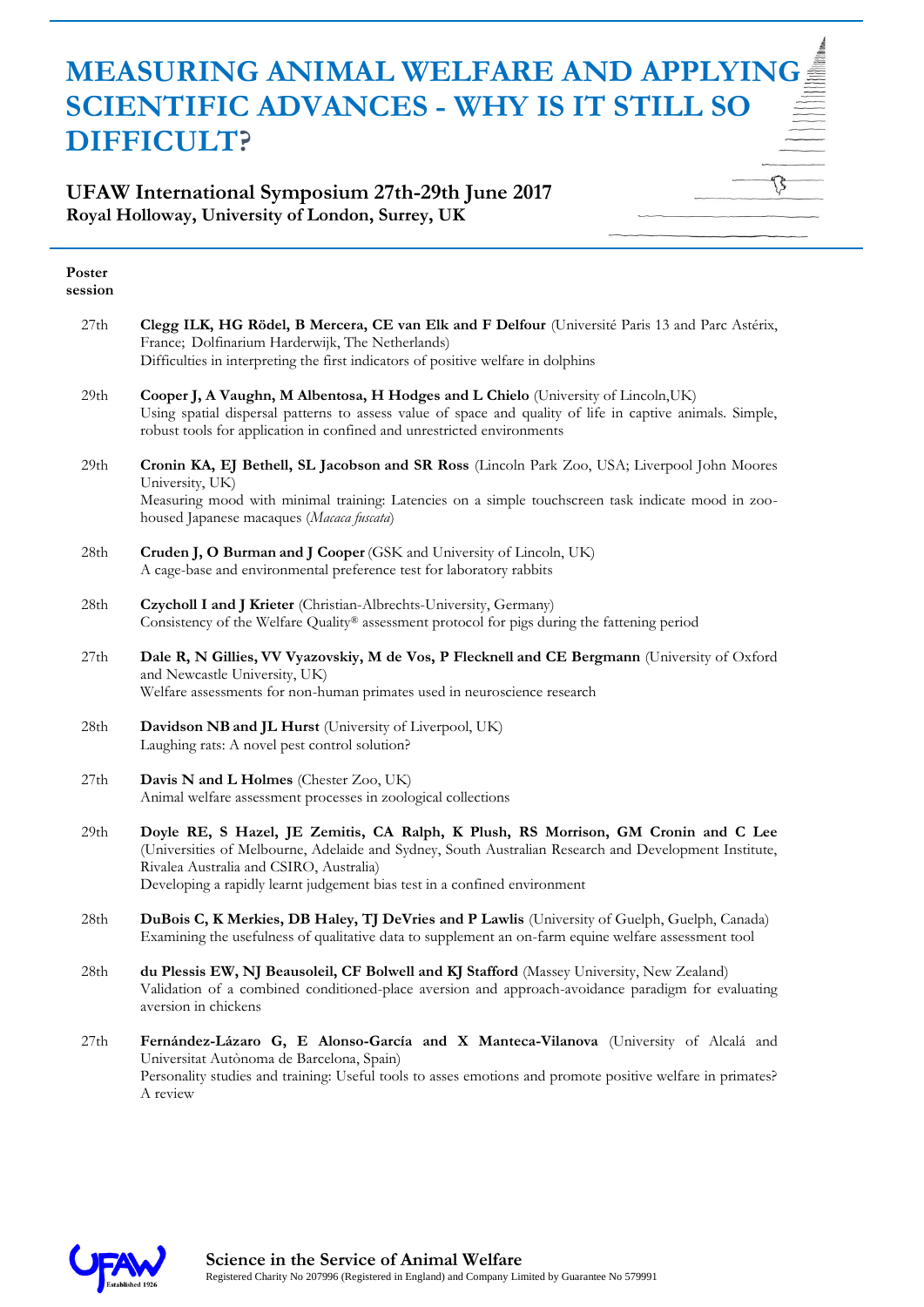### **UFAW International Symposium 27th-29th June 2017 Royal Holloway, University of London, Surrey, UK**

| Poster<br>session |                                                                                                                                                                                                                                                                           |
|-------------------|---------------------------------------------------------------------------------------------------------------------------------------------------------------------------------------------------------------------------------------------------------------------------|
| 28th              | Ferreira JM, IAS Olsson and AM Valentim (Universidades do Porto and de Trás-os-Montes e Alto<br>Douro, Portugal)<br>A less aversive anaesthetic to adult zebrafish                                                                                                        |
| 27th              | Franco NH and IAS Olsson (Universidade do Porto, Portugal)<br>Non-invasive infrared thermography for welfare assessment of laboratory rodents                                                                                                                             |
| 28th              | Green J and C Witham (Newcastle University and Medical Research Council Center for Macaques, UK)<br>Filling in the gaps: considering nocturnal behaviour patterns in assessments of captive primate welfare                                                               |
| 29th              | L Greening, E Habershon, S Collop-Smith and T Ghaye (Hartpury University Centre, UK)<br>Perceptions of positive equine welfare                                                                                                                                            |
| 29th              | Hammerschmidt J and CFM Molento (Federal University of Paraná, Brazil)<br>Protocol for expert report on animal welfare as support for court decisions in case of animal cruelty<br>suspicion                                                                              |
| 27th              | Harrison J, MLD Fallon and A Riach (Askham Bryan College, UK)<br>The importance of access to outdoor space for domestic cats (Felis catus) in a rescue centre                                                                                                             |
| 28th              | Hitchens PL, J Hultgren, J Frössling, U Emanuelson and LJ Keeling (Swedish University of<br>Agricultural Sciences and National Veterinary Institute, Sweden; University of Melbourne, Australia)<br>Improving animal welfare inspections by using epidemiological methods |
| 29th              | James C, LG Asher and J Wiseman (University of Nottingham and Newcastle University, UK)<br>The impact of ultraviolet wavelengths on broiler chicken welfare indicators                                                                                                    |
| 28th              | Kophamel S, M Martínez-Novoa and GA María (University of Zaragoza, Spain)<br>The human-pet bond. From beginning to end. A Spanish survey                                                                                                                                  |
| 28th              | Leung V, E Zhang and DSJ Pang (Universities of Montréal and Saskatchewan, Canada)<br>Real-time application of the Rat Grimace Scale as a welfare refinement in laboratory rats                                                                                            |
| 27th              | Lima MLP, JA Negrao, T Grandin, AP Freitas and CCP Paz (Instituto de Zootecnia and<br>Universidade de São Paulo, Brazil; Colorado State University, USA)<br>Easy assessments to measure the welfare improvement in handling facilities of livestock farm                  |
| 27th              | Lima MLP, JA Negrao, T Grandin, AP Freitas and CCP Paz (Instituto de Zootecnia and<br>Universidade de São Paulo, Brazil; Colorado State University, USA)<br>What behaviour trait could be introduced to be used in a beef cattle experimental farm routine?               |
| 28th              | Mackay AH, GM Cronin, M Singh, PJ Groves and D Phalen (The University of Sydney, Australia)<br>A pilot study: A microbiological approach to understanding feather pecking in laying hens                                                                                  |
|                   |                                                                                                                                                                                                                                                                           |

28th **Martin JE and DEF McKeegan** (Universities of Edinburgh and Glasgow, UK) The elusive boundary between consciousness and unconsciousness: Spectral analysis of EEG may hold the key

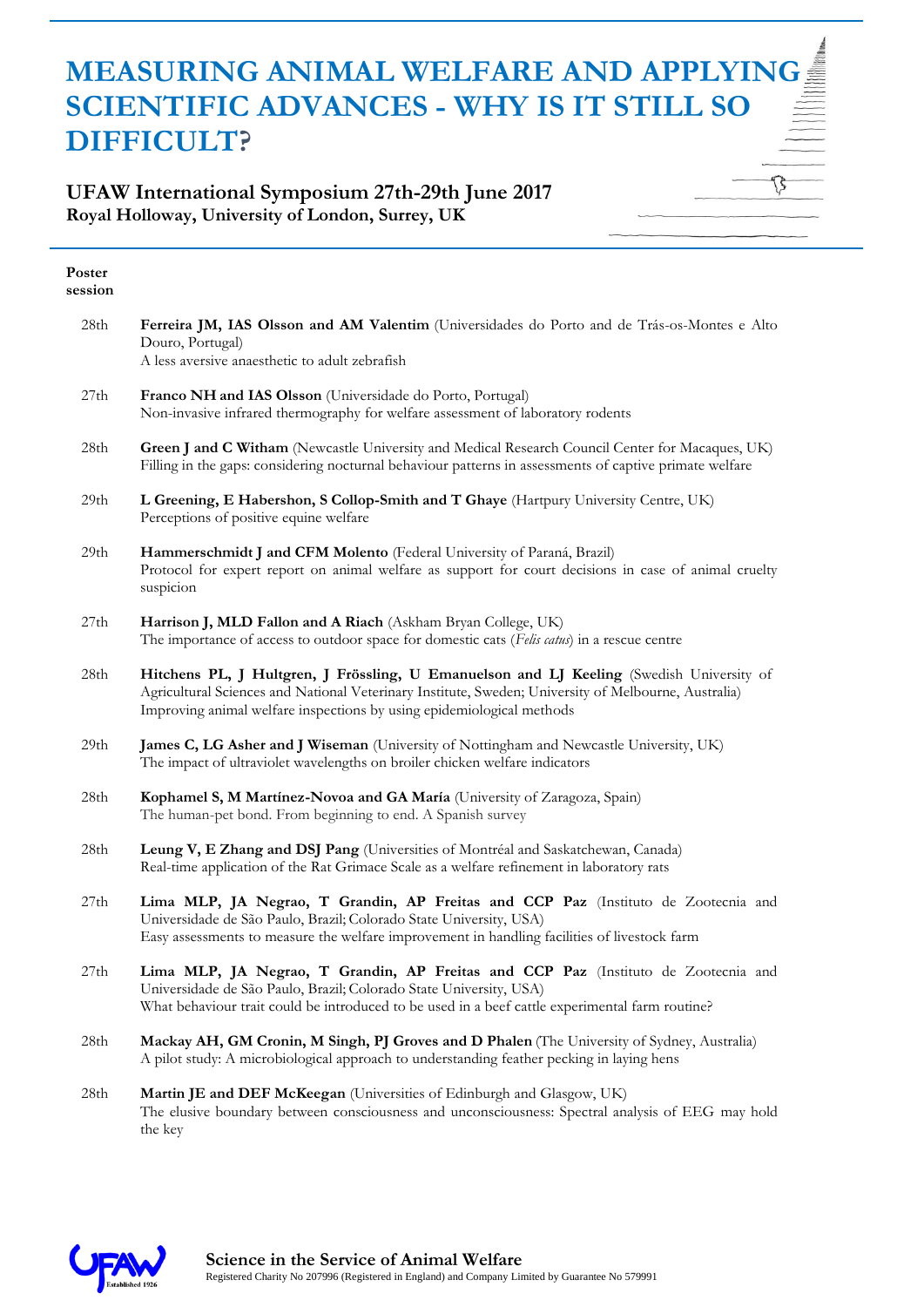#### **UFAW International Symposium 27th-29th June 2017 Royal Holloway, University of London, Surrey, UK**

| Poster<br>session |                                                                                                                                                                                                                                                                                                                                                                            |
|-------------------|----------------------------------------------------------------------------------------------------------------------------------------------------------------------------------------------------------------------------------------------------------------------------------------------------------------------------------------------------------------------------|
| 29th              | Martinez CA, P Szenczi, L Pérez, R Hudson, ME Morones and M de L Alonso (Universidad<br>Autónoma Metropolitana-Xochimilco, UATx, Universidad Nacional Autónoma de México and Unidad<br>Médica Veterinaria de la Policía Montada de la CDMX, Mexico)<br>Evaluation of individual differences in the stress response to mother-young separation in the domestic<br>horse     |
| 28th              | McLennan KM, MJ Corke and F Constantino-Casas (Universities of Chester and Cambridge, UK)<br>Biomarkers of pain - separating pain from inflammation                                                                                                                                                                                                                        |
| 29th              | Mondon M, R Merle and C Thöne-Reineke (Freie Universität Berlin, Germany)<br>Systematic review on animal welfare indicators in dairy cattle to identify those of highest validity                                                                                                                                                                                          |
| 27th              | Morgan K, A Wilkinson and J Cooper (University of Lincoln, UK)<br>Public perceptions of feline characteristics in re-homing shelters and the impact these have on adoption<br>success                                                                                                                                                                                      |
| 29th              | Newell KJ, J Chitty and FM D Henson (University of Cambridge and 'Smartbell', UK)<br>Use of real-time geo-location to remotely monitor locomotory behaviour as a potential proxy for well<br>being in experimental sheep                                                                                                                                                   |
| 28th              | Noble CE, LM Wiseman-Orr, AM Nolan, EM Scott and J Reid (NewMetrica Ltd, University of<br>Glasgow and Edinburgh Napier University, UK)<br>Validation of a feline generic health-related quality of life instrument with an add on module for<br>osteoarthritis                                                                                                             |
| 29th              | O'Neill DG, JF Summers, DB Church and DC Brodbelt (The Royal Veterinary College, UK)<br>Vetcompass: A new face for robust animal welfare research data                                                                                                                                                                                                                     |
| 27th              | Oxley JA, CF Ellis, W McCormick and A McBride (Romford, Moulton College and Universities of<br>Northampton and Southampton, UK)<br>A survey of common rabbit handling methods and reasons for their use                                                                                                                                                                    |
| 27th              | Oxley JA and SA Gaines (Romford and RSPCA, UK)<br>The welfare implications as a result of breed specific legislation in the UK                                                                                                                                                                                                                                             |
| 29th              | Perera BVP, JL Brown, C Thitaram, RPVJ Rajapakse and A Silva-Fletcher (The Elephant Transit<br>Home and University of Peradeniya, Sri Lanka; Smithsonian Conservation Biology Institute, USA; Chiang<br>Mai University, Thailand; The Royal Veterinary College, UK)<br>Calves using faecal corticosteroid metabolites as indicator at the Elephant Transit Home, Sri Lanka |
| 28th              | Reaney SJ, H Zulch and LM Collins (University of Lincoln, UK)<br>Using pet owners in assessments about their pets personality and health status: Which human<br>characteristics may influence responding                                                                                                                                                                   |
| 28th              | Reijgwart ML, NJ Schoemaker, MC Leach, CFM Hendriksen, M van der Meer, CM Vinke and<br>YRA van Zeeland (Institute for Translational Vaccinology, Utrecht University, The Netherlands;<br>Newcastle University, UK)                                                                                                                                                         |

Development and validation of a Ferret Grimace Scale (FGS)

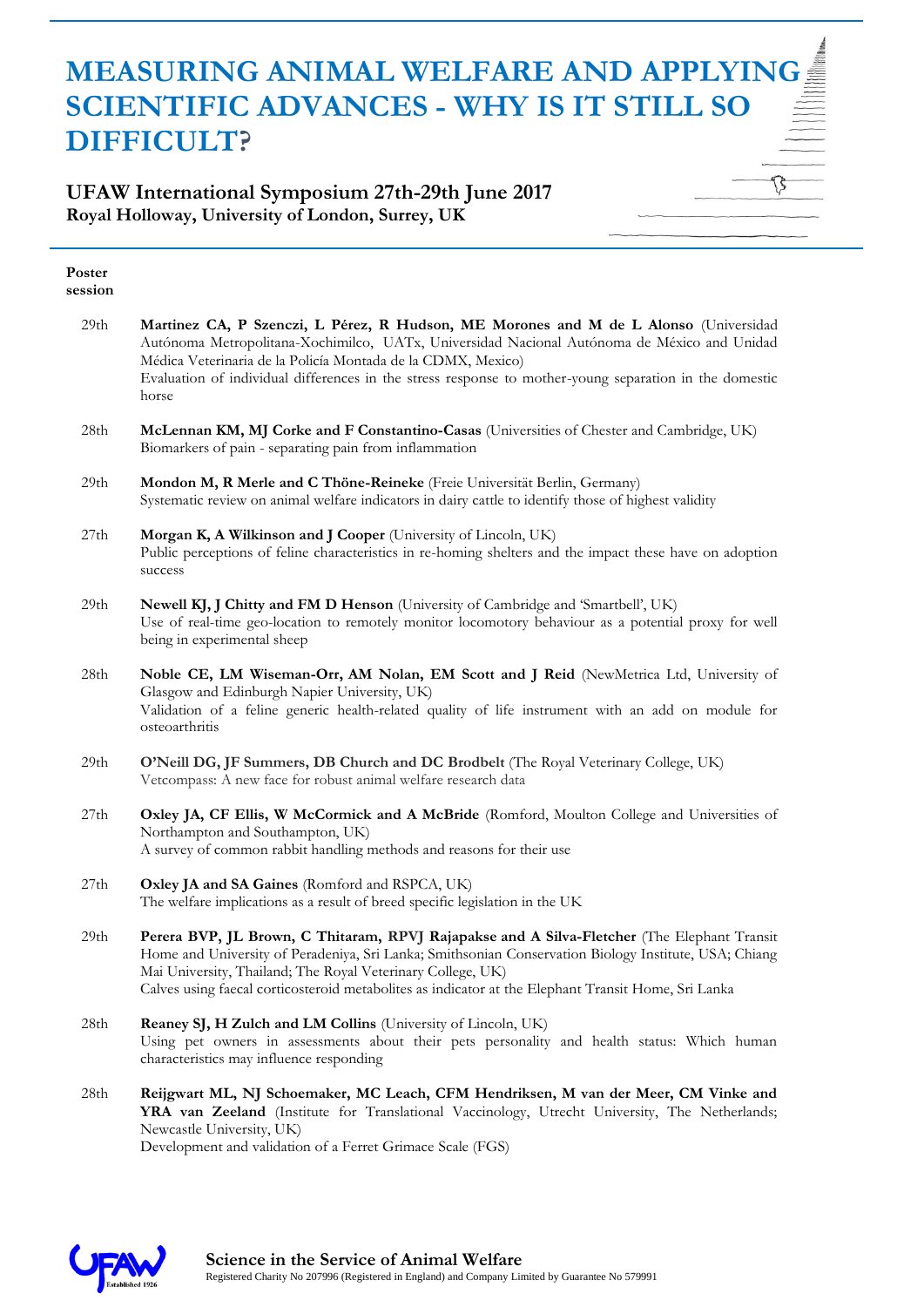#### **UFAW International Symposium 27th-29th June 2017 Royal Holloway, University of London, Surrey, UK**

| Poster<br>session |                                                                                                                                                                                                                                                                                                                           |
|-------------------|---------------------------------------------------------------------------------------------------------------------------------------------------------------------------------------------------------------------------------------------------------------------------------------------------------------------------|
| 29th              | Riemer S, L Assis, T Pike and DS Mills (University of Bern, Switzerland; University of Lincoln, UK)<br>Are your ears burning when I'm not there? Distance monitoring of positive and negative affective states<br>in dogs with infrared thermography                                                                      |
| 29th              | Robbins JA, B Franks and MAG von Keyserlingk (University of British Columbia, Canada)<br>More than a feeling: an empirical challenge for descriptive, mental-state accounts of animal happiness                                                                                                                           |
| 27th              | Rose PE, J Linscott, S Banks and R Cromie (University of Exeter, Wildfowl and Wetland Trust,<br>Sparsholt College Hampshire, UK)<br>Benchmarking positive welfare in commonly-housed zoo birds                                                                                                                            |
| 28th              | Sandri C, A Martini, S Normando, W Magnone, B Regaiolli and C Spiezio (Parco Natura Viva -<br>Garda Zoological Park and University of Padua, Italy)<br>Could animal behaviour and behavioural flexibility be measures of welfare of zoo animals: The case of a<br>mixed-species exhibit of Watusi cattle in a safari park |
| 27th              | Schmitt O, LA Boyle, K O'Driscoll and EM Baxter (Teagasc, Ireland; University of Edinburgh and<br>SRUC, UK)<br>Assessment of the emotional state of pigs reared artificially or by a sow                                                                                                                                  |
| 27th              | Scullion Hall LEM, S Robinson and HM Buchanan-Smith (University of Stirling and AstraZeneca,<br>UK)<br>Integrating measures of welfare in the laboratory-housed dog                                                                                                                                                       |
| 27th              | Sommerville R, M Upjohn, K Wells and A Thomas (Brooke Action for Working Horses and<br>Donkeys, UK)<br>From paper to practice: Collaboration as impetus for implementation of the latest animal welfare<br>concepts                                                                                                       |
| 29th              | Spence CE, M Osman and AG McElligott (Queen Mary University of London, UK)<br>Public attitudes to animal sentience and welfare                                                                                                                                                                                            |
| 28th              | Spiezio C, C Vandelle, B Regaiolli and C Sandri (Parco Natura Viva, Garda Zoological Park, Italy;<br>University of Liège, Belgium)<br>How do we measure the effectiveness of environmental enrichment for zoo chimpanzees' welfare?                                                                                       |
| 29th              | Stirling J (Edinburgh Napier University, UK)<br>Does the cage-trapping of corvids cause unnecessary suffering? A behavioural study of trapped magpies                                                                                                                                                                     |
| 28th              | Stokes JE, DCJ Main, S Mullan, MJ Haskell, F Wemelsfelder and CM Dwyer (University of Bristol,<br>SRUC, UK)<br>Collaborative development of positive welfare indicators with dairy cattle and sheep farmers                                                                                                               |
| 27th              | Stomp M, S Henry and M Hausberger (Université de Rennes 1, France)<br>Are positive emotions reliable indicators of welfare in horses?                                                                                                                                                                                     |

27th **Studer BHP, J Volstorf, MF Castanheira, JL Saraiva and P Arechavala-López** (fair-fish international association, Switzerland; Mediterranean Institute for Advanced Studies, Spain) FishEthoScore - Assessment of fish species' potential for welfare in farming

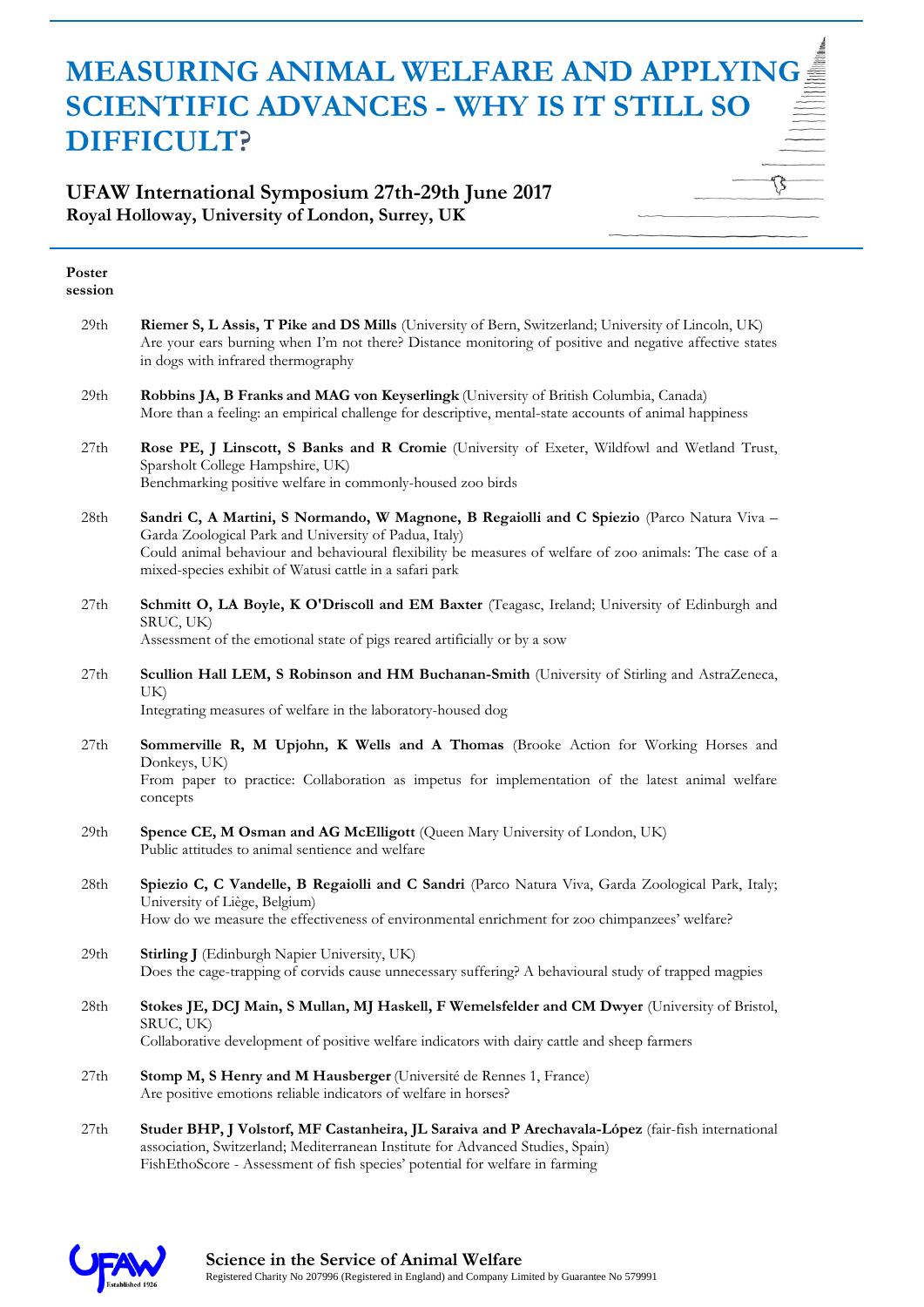#### **UFAW International Symposium 27th-29th June 2017 Royal Holloway, University of London, Surrey, UK**

| Poster<br>session |                                                                                                                                                                                                                                                                                                     |
|-------------------|-----------------------------------------------------------------------------------------------------------------------------------------------------------------------------------------------------------------------------------------------------------------------------------------------------|
| 28th              | Sutherland MA, GM Worth, M Stewart and KE Schütz (AgResearch Ltd., LIC and InterAg, New<br>Zealand)                                                                                                                                                                                                 |
|                   | Leaving no stone unturned: Assessing the welfare of calves reared on stones                                                                                                                                                                                                                         |
| 29th              | Tamioso PR, A Boissy, X Boivin, H Chandèze, S Andanson, E Delval, CA Taconeli, GP Silva and<br>CFM Molento (Federal University of Paraná - UFPR, Brazil; Institut National de la Recherche<br>Agronomique - INRA, France)<br>Behavioral responses of sheep submitted to human presence and brushing |
| 29th              | Tanner N and A Marshall (University of York and Flamingo Land Ltd., UK)<br>Influence of husbandry and enclosure design on the welfare of captive giraffes                                                                                                                                           |
| 28th              | Telkänranta H, A Koskela, S Somppi, MV Kujala, H Törnqvist, O Vainio and M Vainionpää<br>(University of Helsinki, Aalto University and Veterinary Clinic Askel, Finland; University of Bristol, UK)<br>Thermography reveals emotional arousal in rats encountering highly preferred food            |
| 27th              | Thorpe SKS, N Hanson, E Saunders, R Pietragello-Brown, C MacDonald, K Pullen and J<br>Chappell (University of Birmingham, Twycross Zoo and BIAZA, UK)<br>An enclosure design tool to enable zoos to create integrated, wild-type enclosures for Great apes                                          |
| 27th              | Ursinus WW, B Rietveld-Piepers, JH Bongers and THM Sijm (Netherlands Food and Consumer<br>Product Safety Authority, The Netherlands)<br>Animal welfare risk assessment of the food supply chain                                                                                                     |
| 28th              | Vandenabeele SP, RP Wilson and A Grogan (Swansea University and Royal Society for the Prevention<br>of Cruelty to Animals, UK)<br>New technology can help assess stress levels of animals                                                                                                           |
| 28th              | van der Laan JE, AS van der Wal, LM Bril, JAM van der Borg and CM Vinke (Utrecht and<br>Wageningen University and Research, The Netherlands)<br>Canine welfare monitoring: evaluating nocturnal activity as an indicator of adaptability of dogs to a shelter<br>environment                        |
| 29th              | van Rooijen J (Wageningen, The Netherlands)<br>Answers to questions concerning the scientific study of animal welfare and suffering                                                                                                                                                                 |
| 27 <sub>th</sub>  | Varner GE (Texas A&M University, USA)<br>A utilitarian framework for categorizing and assessing welfare improvement strategies                                                                                                                                                                      |
| 28th              | Vogel CJ (The Chamber of Experts, UK)<br>Examining the animal – the starting point of welfare assessment                                                                                                                                                                                            |
| 28th              | Webber CE and PC Lee (University of Stirling, UK)<br>Behavioural development and play in elephant calves                                                                                                                                                                                            |
| 29th              | Wells DL, PG Hepper, ADS Milligan and S Barnard (Queen's University Belfast, UK)<br>The value of paw preference as a measure of canine welfare                                                                                                                                                      |
| 27th              | Westen HR (World Horse Welfare, UK)<br>The ongoing horsemeat scandal                                                                                                                                                                                                                                |